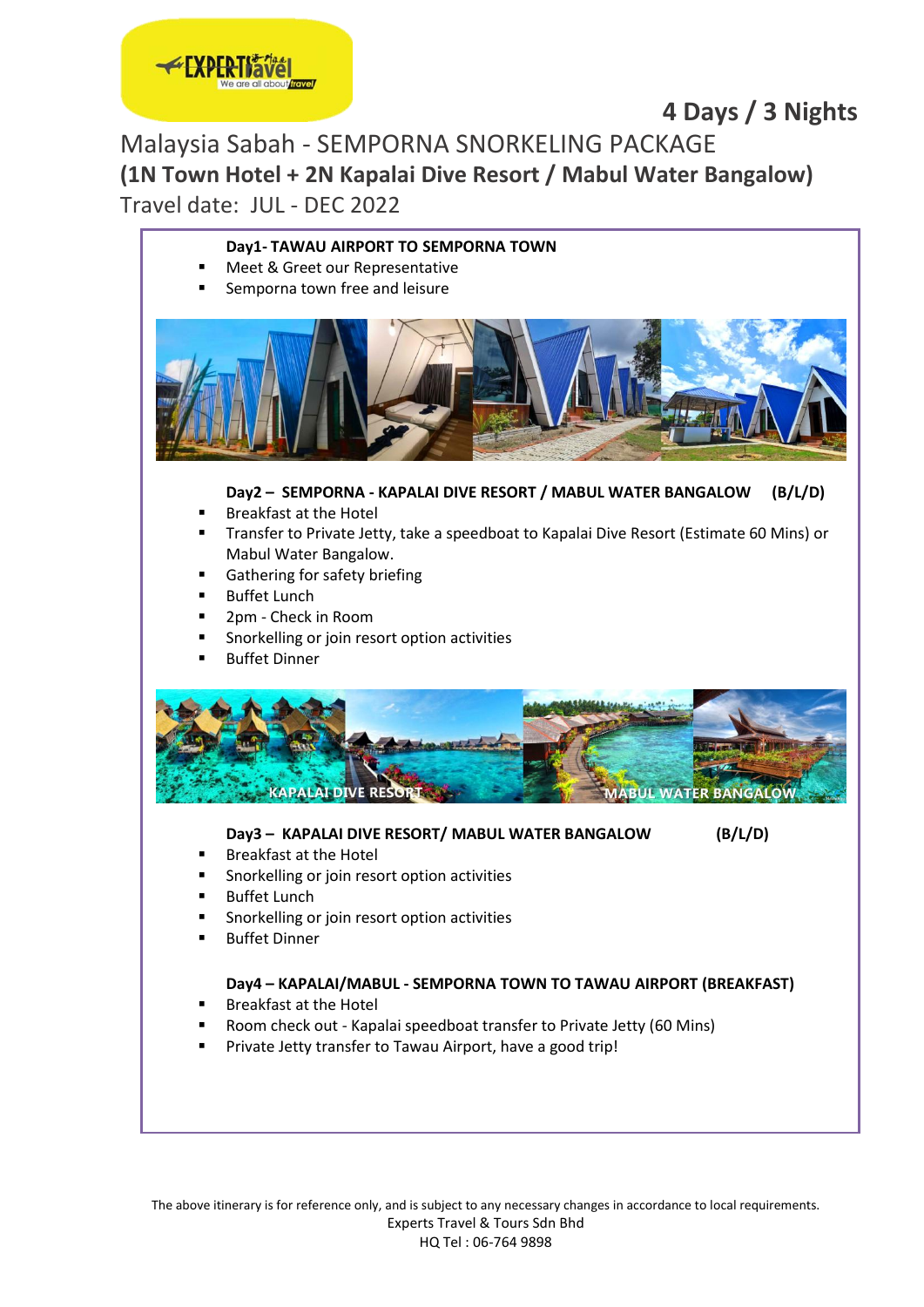## **4** 天 **/ 3** 晚



## 马来西亚沙巴 **-** 仙本那浮潜配套 **(1**晚 市区 **+2**晚卡帕莱潜水度假村 **/** 马步岛水上屋**)** 出发日期**: 7**月 **- 12**月份 **2022**



The above itinerary is for reference only, and is subject to any necessary changes in accordance to local requirements. Experts Travel & Tours Sdn Bhd HQ Tel : 06-764 9898